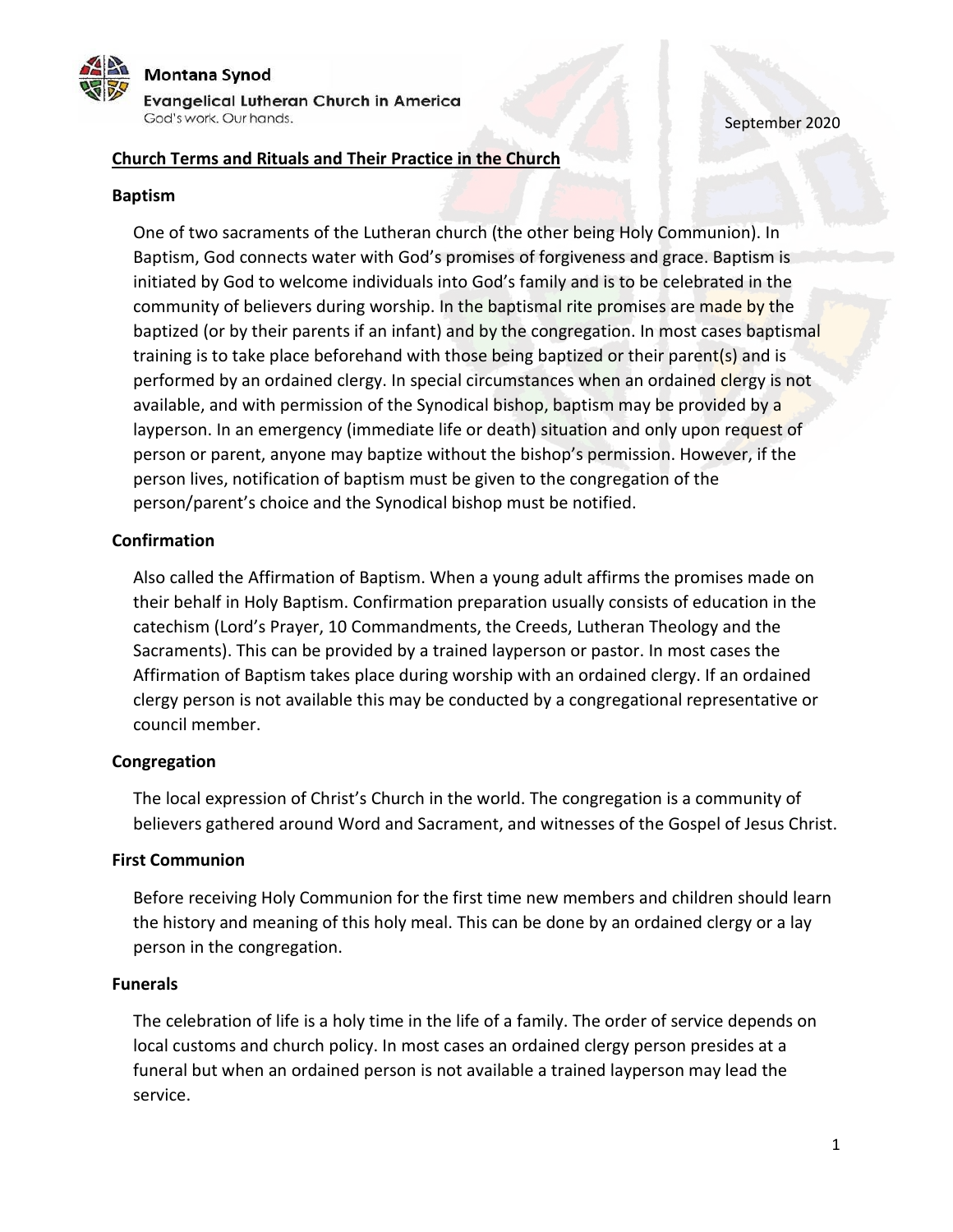## **Holy Communion**

One of two sacraments in the Lutheran church (the other being baptism). In Holy Communion, God connects the ordinary elements of bread and wine (or grape juice) with God's promises of forgiveness and grace. Holy Communion is to be provided during worship by an ordained pastor. In special cases a trained lay person may be given permission by the Synod Bishop to preside over this holy meal.

## **Preaching**

The act of proclaiming the Gospel during a worship service. Normally, by an ordained pastor. In special cases a trained lay person may be given permission by the Synod Bishop to preach in a specific context for a designated length of time.

### **Weddings**

Weddings always have two components. The celebration of the covenant between two people before God and the Witnesses and the legal signing of the marriage certificate as an agent of the State. Only an ordained clergy can represent the church and state. It is true that anyone in the State of Montana can perform a wedding; however, if you choose to do so it is not as a representative of the church unless you are ordained or have permission from the Synodical Bishop.

### **Worship**

At its most basic level this is adoration of God. More specifically this is time set aside for reading scripture, prayer, proclamation, and Holy Communion. In the ELCA worship is lead by a called and ordained pastor except in special cases where the Synod Bishop allows lay leaders or ecumenical partners to lead.

## **Church Leadership Terms:**

### **Bishop**

An ordained clergy person elected and called by the Synod to serve a 6-year term as leader of the synod. The Bishop is responsible for Word and Sacrament ministry within their territory.

### **Clergy**

Someone who is called and ordained into Word and Sacrament ministry. Also called Pastor or Reverend in the Lutheran denomination.